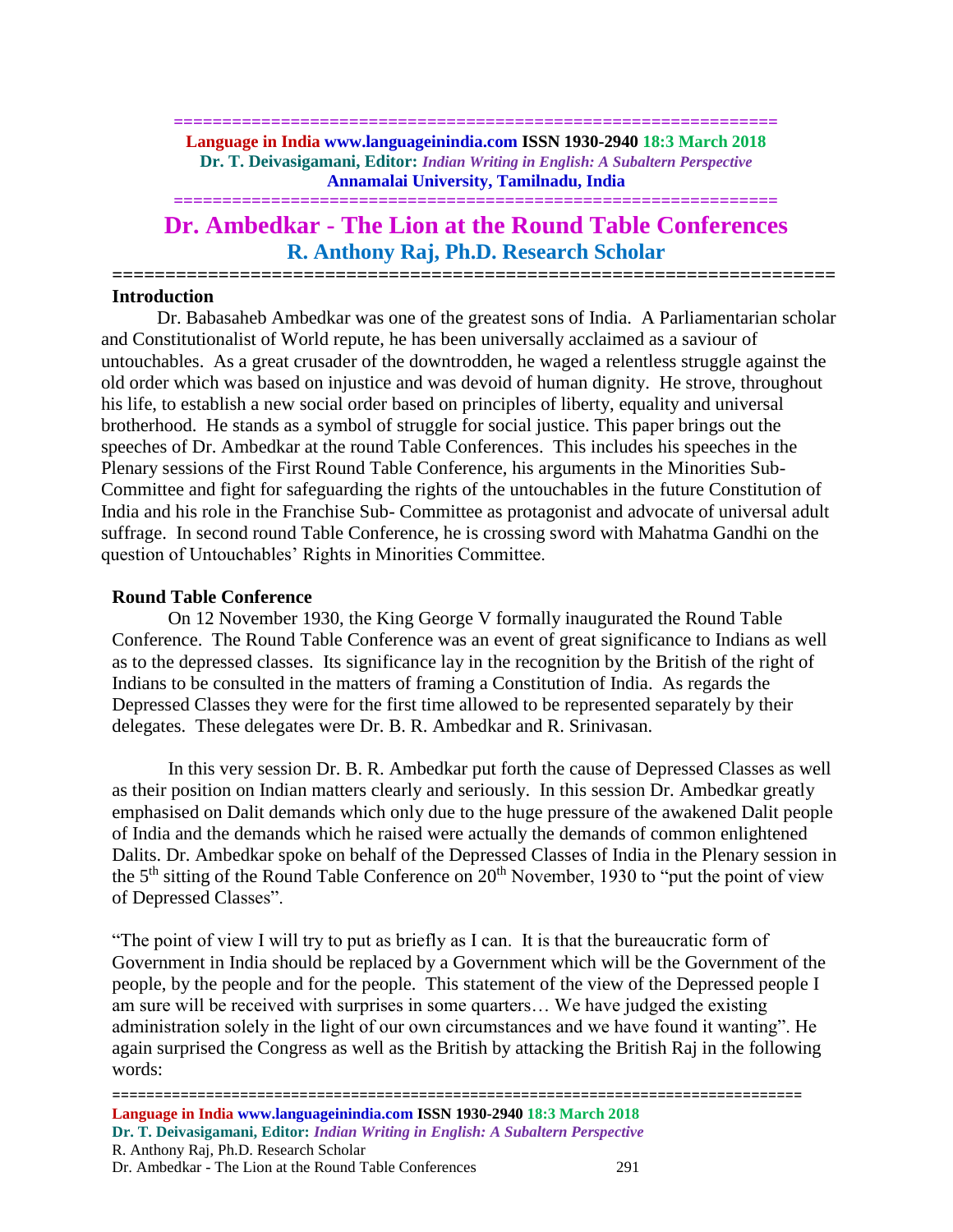"The Government of India does not realise that the landlords are squeezing the masses dry and that the capitalists are not giving the labourers a living wage and decent conditions of work. Yet it is a most painful thing that it had not dared to touch any of these evils. Why? The reason why it does not intervene is because it is afraid that its intervention to amend the existing code of social and economic life will give rise to resistance of what good is such a Government to anybody? … We feel that anybody can remove our grievances as well as we can and we cannot remove them unless, we get, political power in our own hands. No share of this political power can evidently come to us so long as the British Government remains as it is. It is only the Swaraj Constitution that we stand any chance of getting the political power in our own hands without which we cannot bring salvation to our people. WE KNOW THAT POLITICAL POWER IS PASSING FROM THE British into the hands of those who wield such tremendous economic, social and religious way over our existence. We are willing that it may happen though the idea of Swaraj recalls to the mind of many the tyrannies, oppressions and injustices practised upon us in the past".

The above remarks of Dr. Ambedkar against the British and for the Swaraj are answer to historians like Arun Shourie who uttered that he was a "pro-British and anti-nationalist" leader .

### **Emphasis on Two Major Points**

In his introductory speech, Dr. Ambedkar emphasised chiefly on two points. Firstly Depressed Classes were totally with their countrymen on the demand of independence from the British rule. Secondly, the Dalit problem was mainly a political problem which could be talked only politically. The second point was never accepted by the Congress. They only described this problem as social problem. Dr. Ambedkar stressed very forcefully on this aspect. "We are often reminded that the problem of the Depressed Classes is a social problem and that its solution lies elsewhere than in politics. We take strong exception to this view. We hold that the problem of Depressed Classes will never be solved unless they get political power in their own hands".

" The depressed classes form a group by themselves; the position of the depressed classes is one which is midway between that of the serf and the slave and which may, for convenience, be called service with this difference, that the serf and the slave were permitted to have physical contact, from which the depressed classes welcomed the British as their deliverers from age long tyranny and oppression by the orthodox Hindus".

#### **Minorities Subcommittee**

On  $31<sup>st</sup>$  December, 1930 in the second sitting of the sub-committee No. III (Minorities) he spoke: "The disabilities of the Depressed Classes were mentioned in almost every dispatch that was recorded by the Government of India in connection with the Political advancement of the country; but the dispatches only mentioned the difficulties and never attempted to give any solution of those difficulties.

"I voice the grievances of 43 millions of people and grievances which the committee will agree are unparallel by the case of any other community that exists in India. The depressed Classes are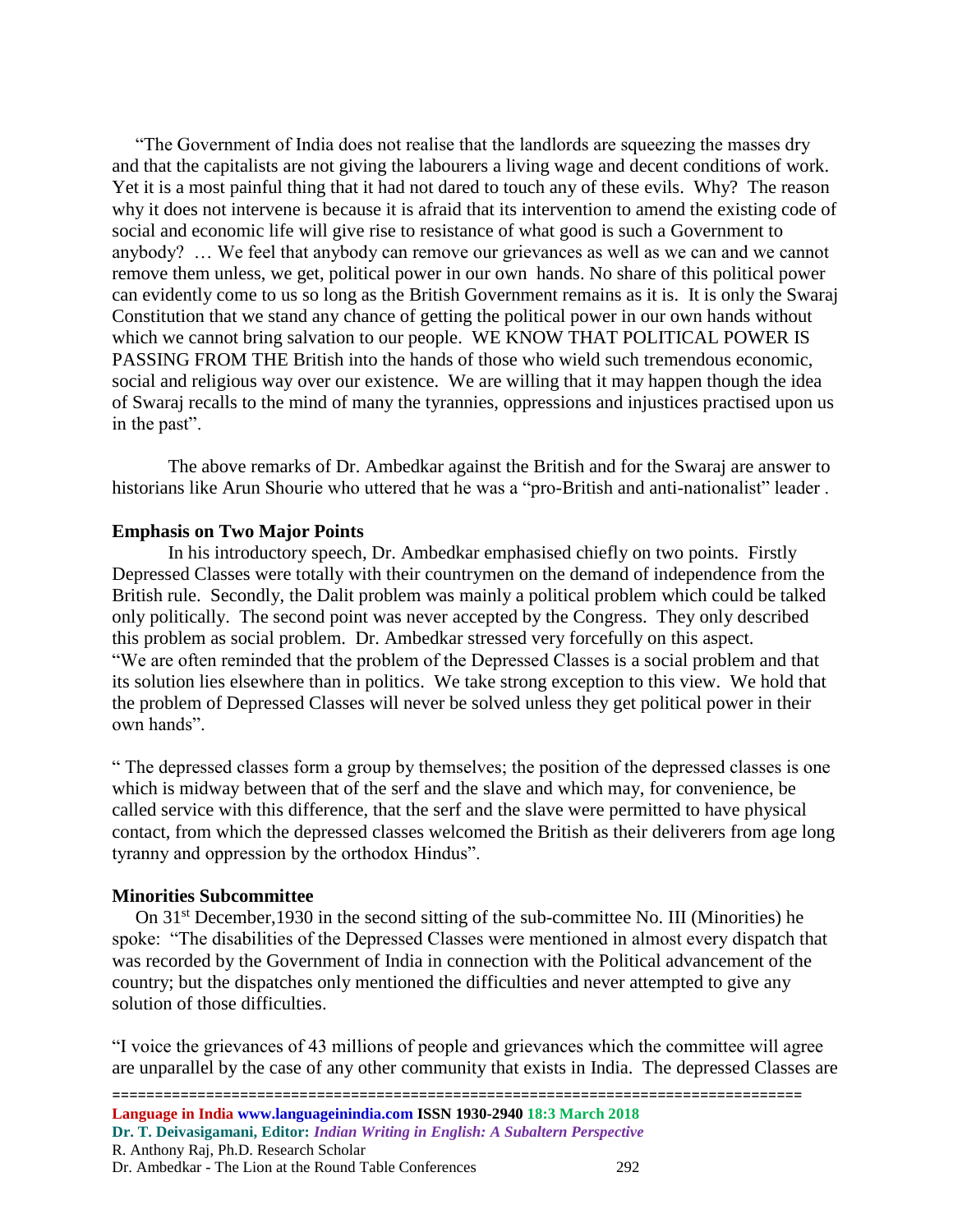a minority which comes next to the great Muslim minority in India and yet their social standard is lower than the social standard of ordinary human beings. The minorities shall have, in the future Constitution of India, representation in the public services of the country and that the Constitution shall provide that there shall be imposed on the future legislatures of India, certain limitations on their legislative powers which will prevent the majorities from abusing their legislative power in such a manner as to enact laws which would create discrimination between one citizen and another. There is difficulty the Depressed classes find in getting themselves accommodated in public inn when they are travelling, the difficulty they find in being taken in an omnibus when travelling from one place to another, the difficulty they find in securing entry to public schools to which they have themselves contributed, the difficulty they find in drawing water from a well for the building of which they have paid taxes and so on."

#### **Taking on Gandhi**

In the Ninth Sitting on 8<sup>th</sup> October 1931 of the Minorities Committee, Dr. Ambedkar took on Mahatma Gandhi and said, "What disturbs me after hearing Mr. Gandhi is that instead of confining himself to his proposition, namely that the Minorities Commission should adjourn sine die, he started casting certain reflections upon the representatives of the different communities who are sitting round this table. The Mahatma has been always claiming that the Congress stands for the Depressed Classes and that the Congress represents the Depressed Classes more than I or my Colleague Srinivasan can do. To that claim, I can only say that it is one of the many false claims which irresponsible people keep on making, although the persons concerned with regard to those claims have been invariably denying them."

"The Depressed Classes are not anxious, they are not clamorous, they have not started any movement for claiming that there shall be an immediate transfer of power from Britain to the Indian people. They have their particular grievances against the British people and I think I have voiced them sufficiently to make it clear that we feel those grievances most genuinely".

#### **Political Safeguards**

Due to the various efforts of Ambedkar and R. Srinivasan, a scheme of political safeguards for the protection of the Depressed Classes in the future Constitution of a selfgoverning India was brought out as an Appendix to report of Sub- Committee No. III (Minorities). This includes Equal Citizenship, Fundamental Right, Free enjoyment of equal Rights, social Boycott, Protection against Discrimination, Adequate Representation in the Legislatures, redress against Prejudicial Action or Neglect of Interests, special Department care etc.

#### **Conclusion**

 Thus, Dr. Ambedkar took care of the helpless, hapless, sapless condition of the Depressed Classes and the Round Table Conferences were an event of great significance in which Dr.Ambedkar's brainstorming, striking and though provoking speeches bear ample testimony to his depth of knowledge, thorough grasp over subject, immense power of logic, etc. He roared like a lion causing flutter in the political circles of India and England. =====================================================================